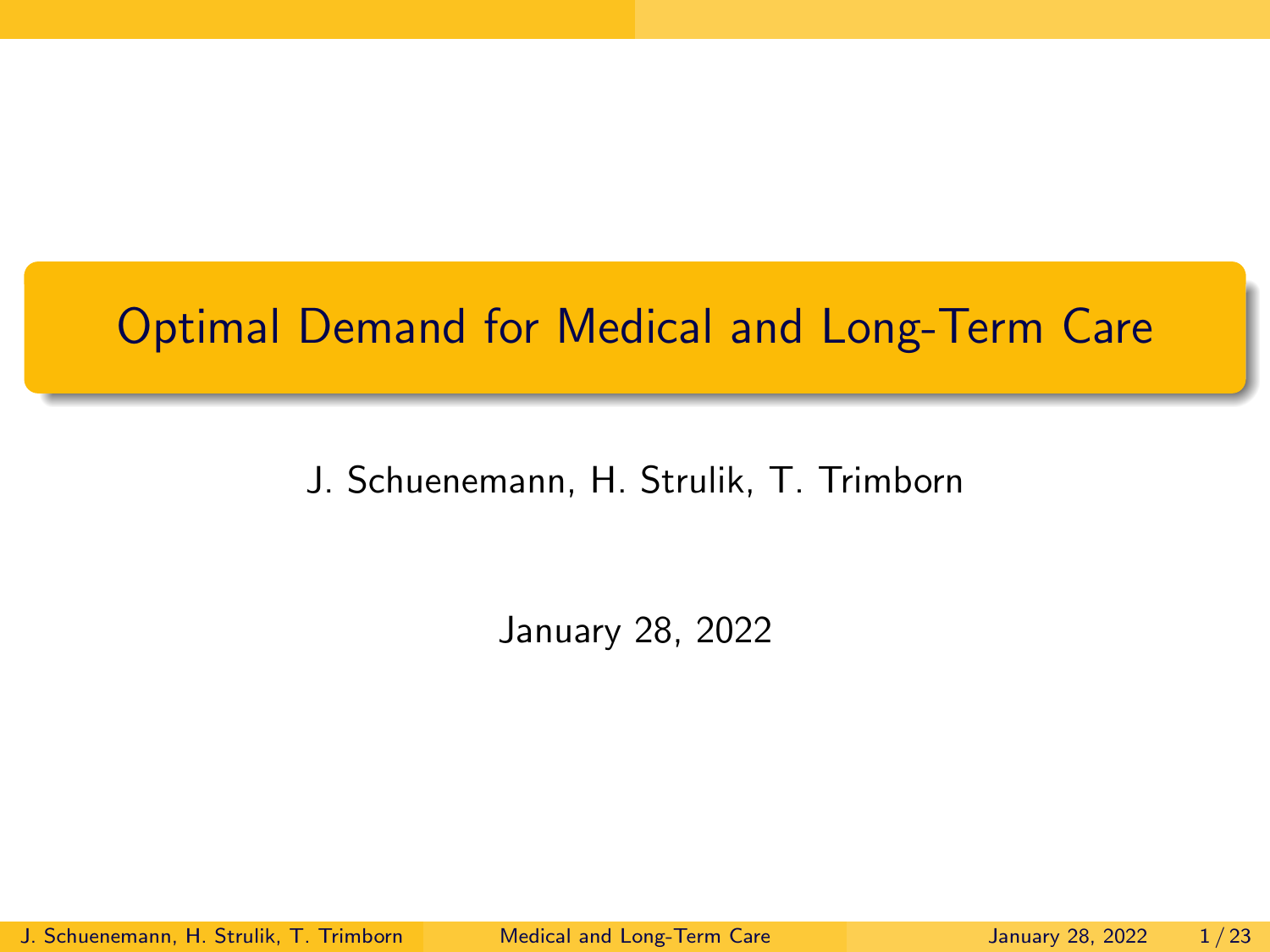#### <span id="page-1-0"></span>**Motivation**

- LTC expenditure constitute large share in total health expenditure
- LTC is driving force behind increasing health expenditure in old age

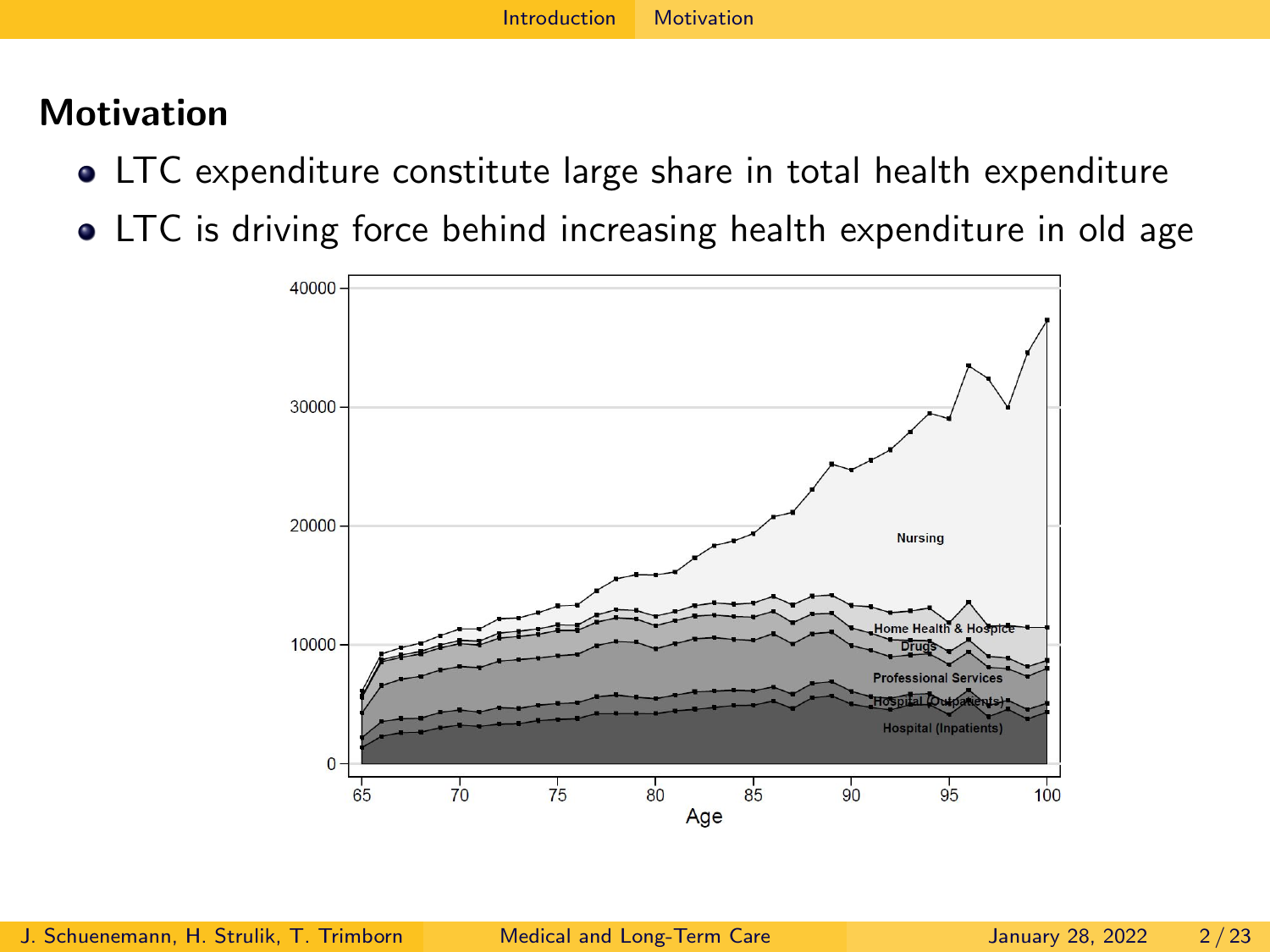- so far: little distinction between medical and LTC care (in health econ. theory)
- however, medical and LTC differ in the course of aging
	- **1** medical care cures and prevents health deficits
	- <sup>2</sup> LTC provides help for daily routine (with ADL and IADL)
- How does LTC expenditure react to higher income and better medical technology? Interesting for at least two reasons...
	- **1 LTC** expenditure is quantitatively important
	- <sup>2</sup> effect is a priori ambiguous: lower dependency levels for given age vs. higher life expectancy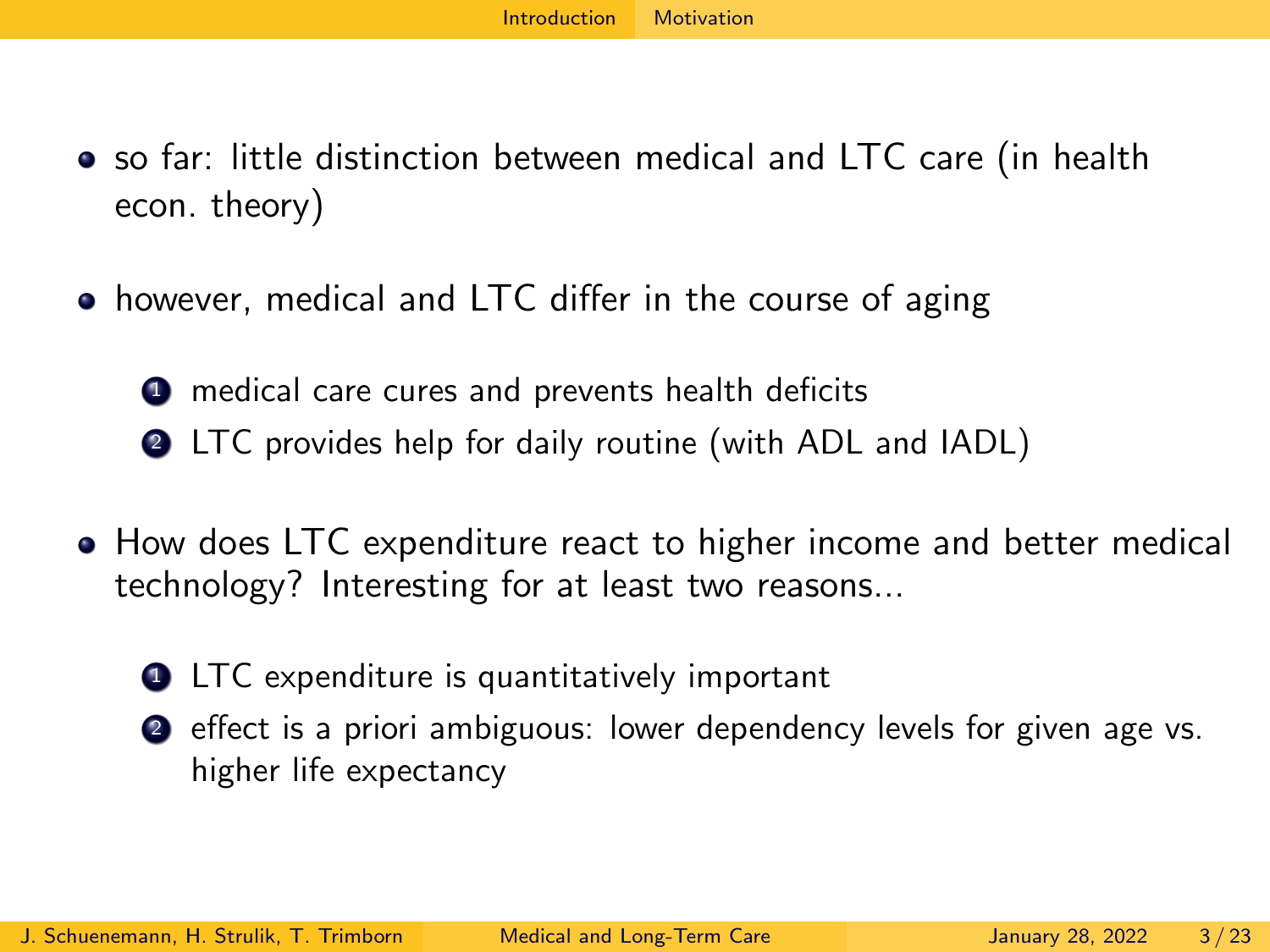### This paper

Economic model of human aging which

- captures health behavior of individuals over their whole life cycle
- **o** distinguishes between medical care and LTC
- **•** replicates the age trajectories of medical and LTC expenditure
- evaluates the effects of higher income and better technology on LTC expenditure

We also contribute to the "Red Herring" hypothesis (Zweifel et al., 1999)

- time to death drives rising health expenditure for the old rather than increasing age
- **•** especially interesting for LTC expenditure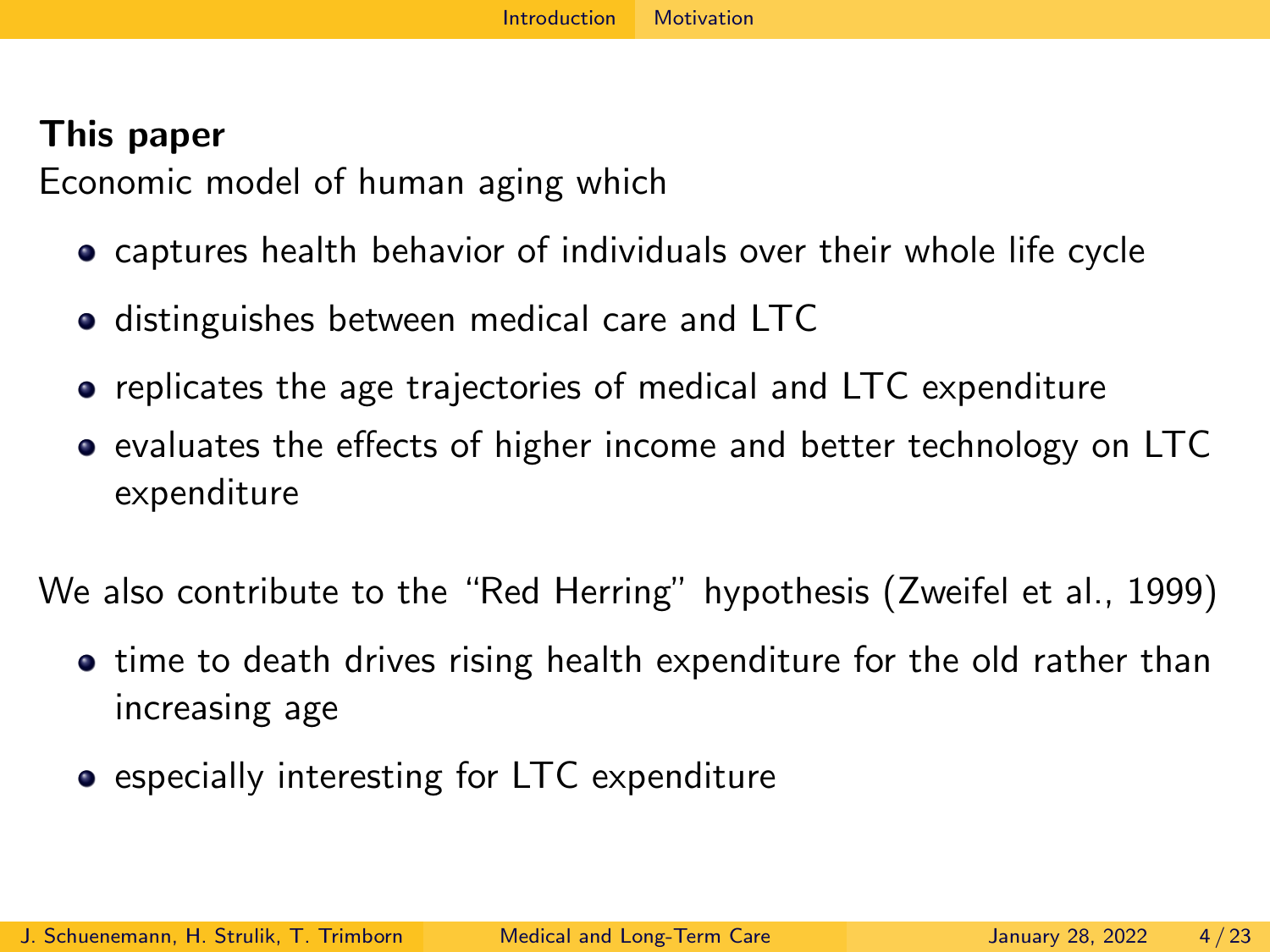# <span id="page-4-0"></span>How we age 2 theories of aging and longevity:

<sup>1</sup> Conventional paradigm: accumulation of health capital (Grossman, 1972)

$$
\dot{H}=f(h)-\delta H
$$

<sup>2</sup> Alternative: accumulation of health deficits (Dalgaard-Strulik, 2014)

 $\dot{D} = \mu [D - f(h)]$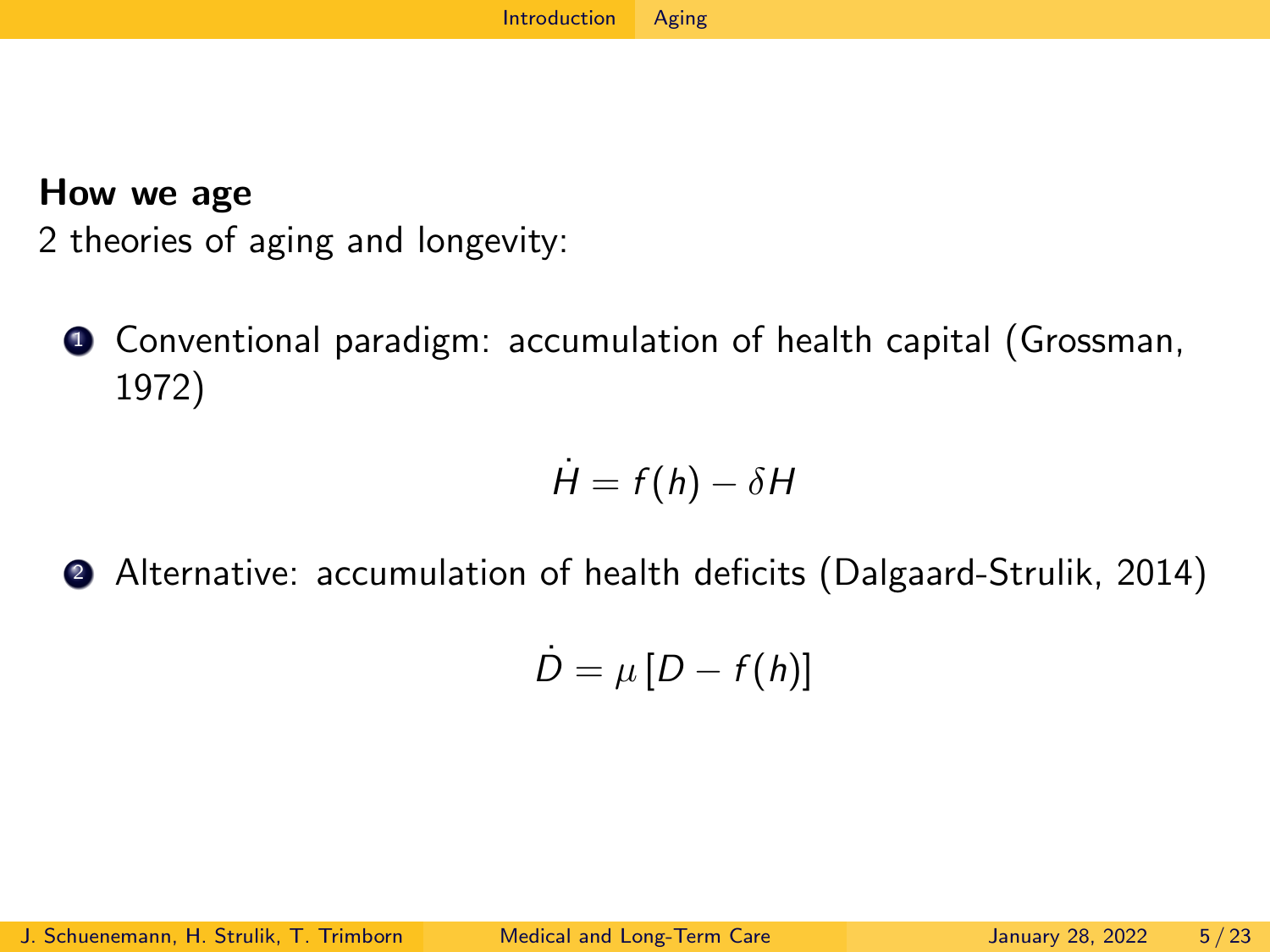# The Frailty Index (Mitnitski and Rockwood)



Age-specific cross-sectional trajectories for the 9 cycles of the NPHS. The solid line represents the average exponential fit, slope parameter 0.035. Source: Mitnitski and Rockwood (2016).

- index of human functionality
- large number of binary variables on deficits
- ranging from mild (reduced vision) to near lethal (stroke)

deficits correlate exponentially with age:

> $D(t) = E + Be^{\mu \cdot t}$  $\dot{D}(t) = \mu(D(t) - E)$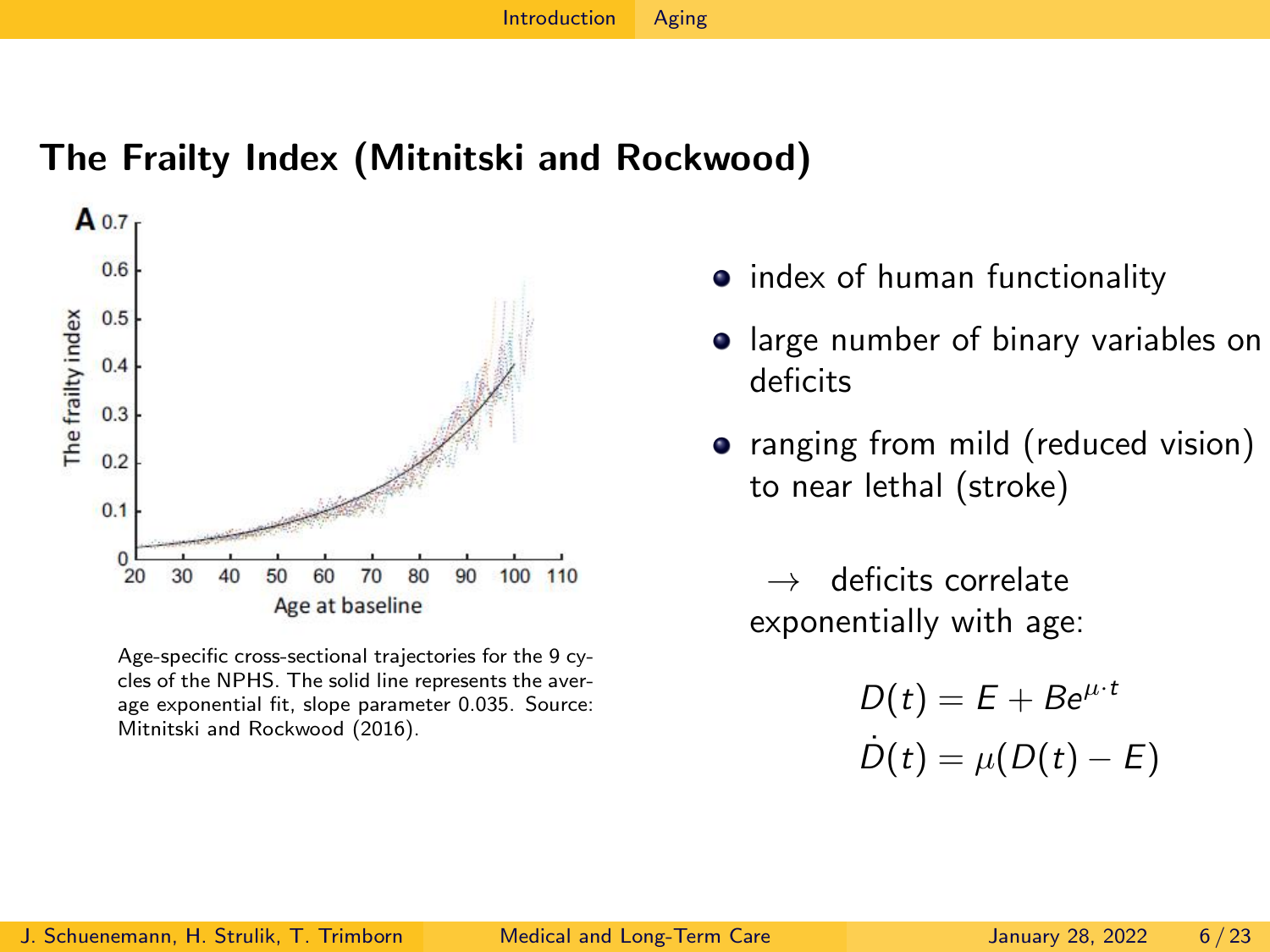## <span id="page-6-0"></span>Plan of the Talk

- <sup>1</sup> set up a model of health deficit accumulation and personal care
- **2** calibrate it using insights from gerontology
- <sup>3</sup> obtain parameter estimates by fitting the model to observed health behavior and outcomes
- **4** analyze the effects of higher income and better medical technology on LTC expenditure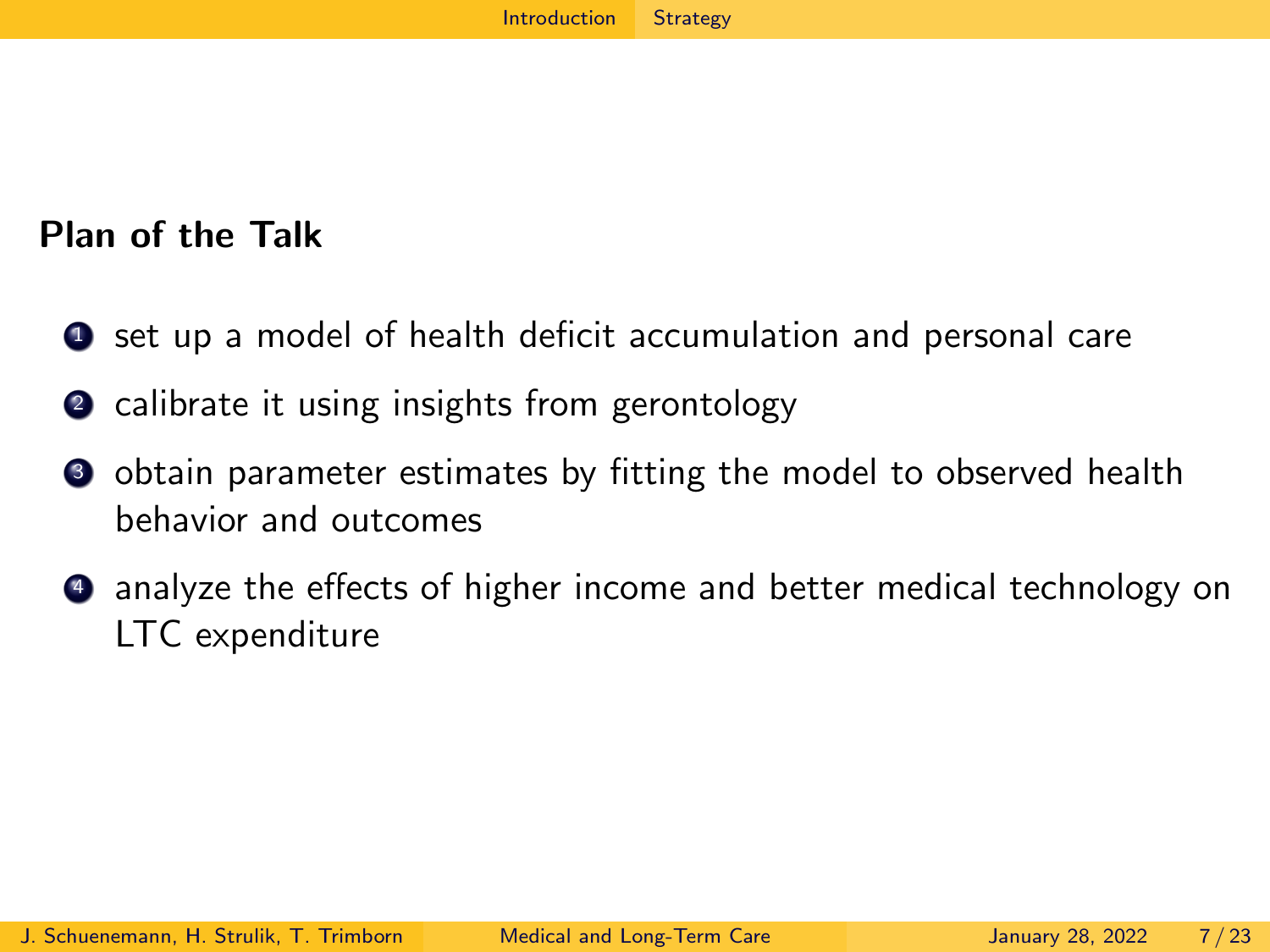## <span id="page-7-0"></span>Life-Time Utility

Individuals maximize

$$
V = \int_{0}^{T} e^{-\rho t} S(D) u(c) dt
$$
  
with 
$$
u(c) = \begin{cases} \frac{c^{1-\sigma}-1}{1-\sigma} & \text{for } \sigma \neq 1 \\ \log(c) & \text{for } \sigma = 1 \end{cases}
$$

- $\bullet$   $\epsilon$ : consumption
- $\bullet$   $S(D)$ : survival function
- 1  $\frac{1}{\sigma}$ : intertemporal elasticity of substitution
- $\bullet$   $\rho$ : time preference rate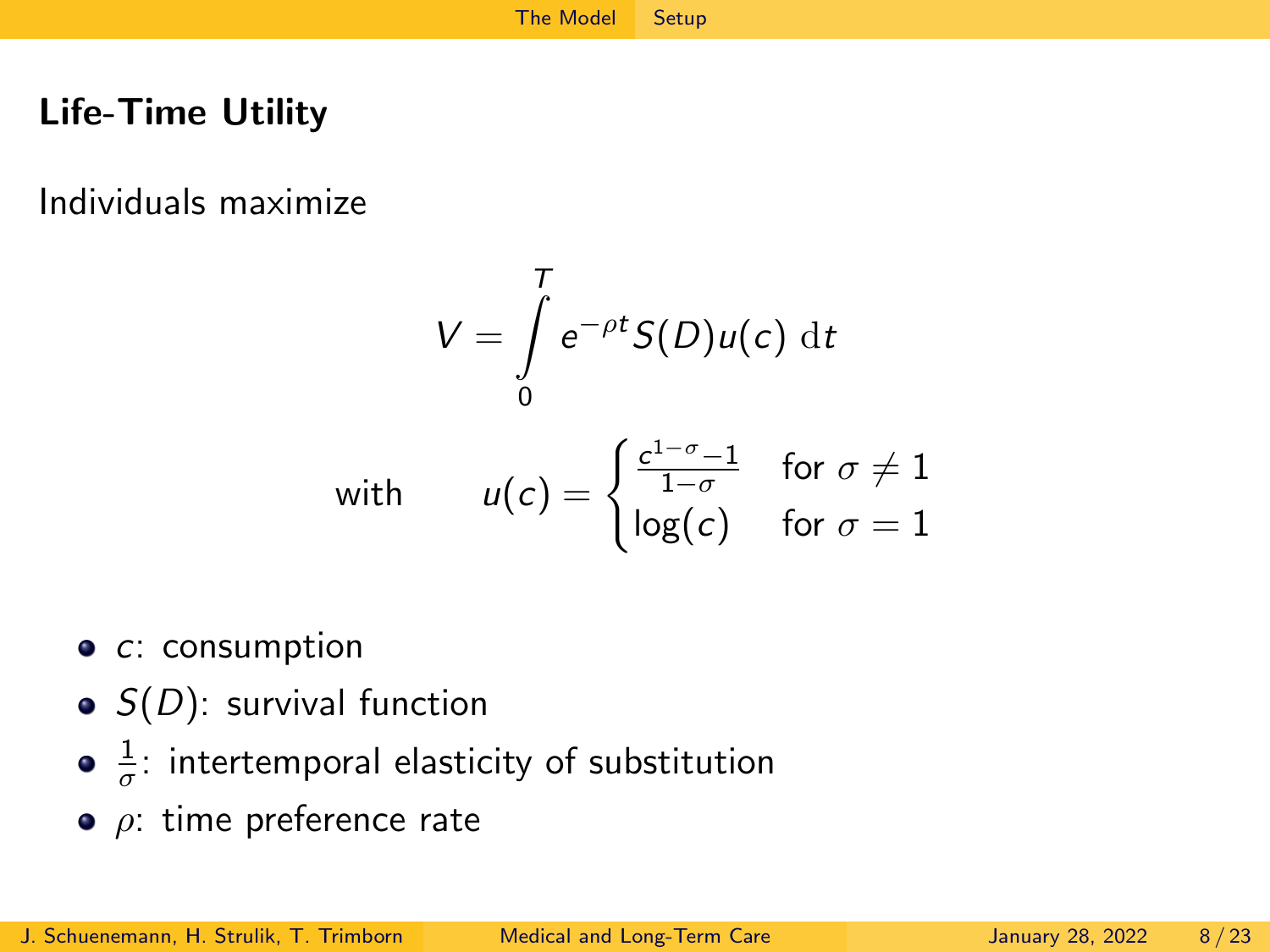### Medical Care

Medical care slows down the accumulation of health deficits:

$$
\dot{D} = \mu(D - Ah^{\gamma} - a)
$$

with

- $\bullet$  h: medical care
- $\bullet$   $\mu$ : force of aging
- a: environmental factors
- A,  $\gamma$ : health technology with  $0 < \gamma < 1$

Examples: doctor visits, hospital stays, drugs etc.

 $\rightarrow$  medical care increases life expectancy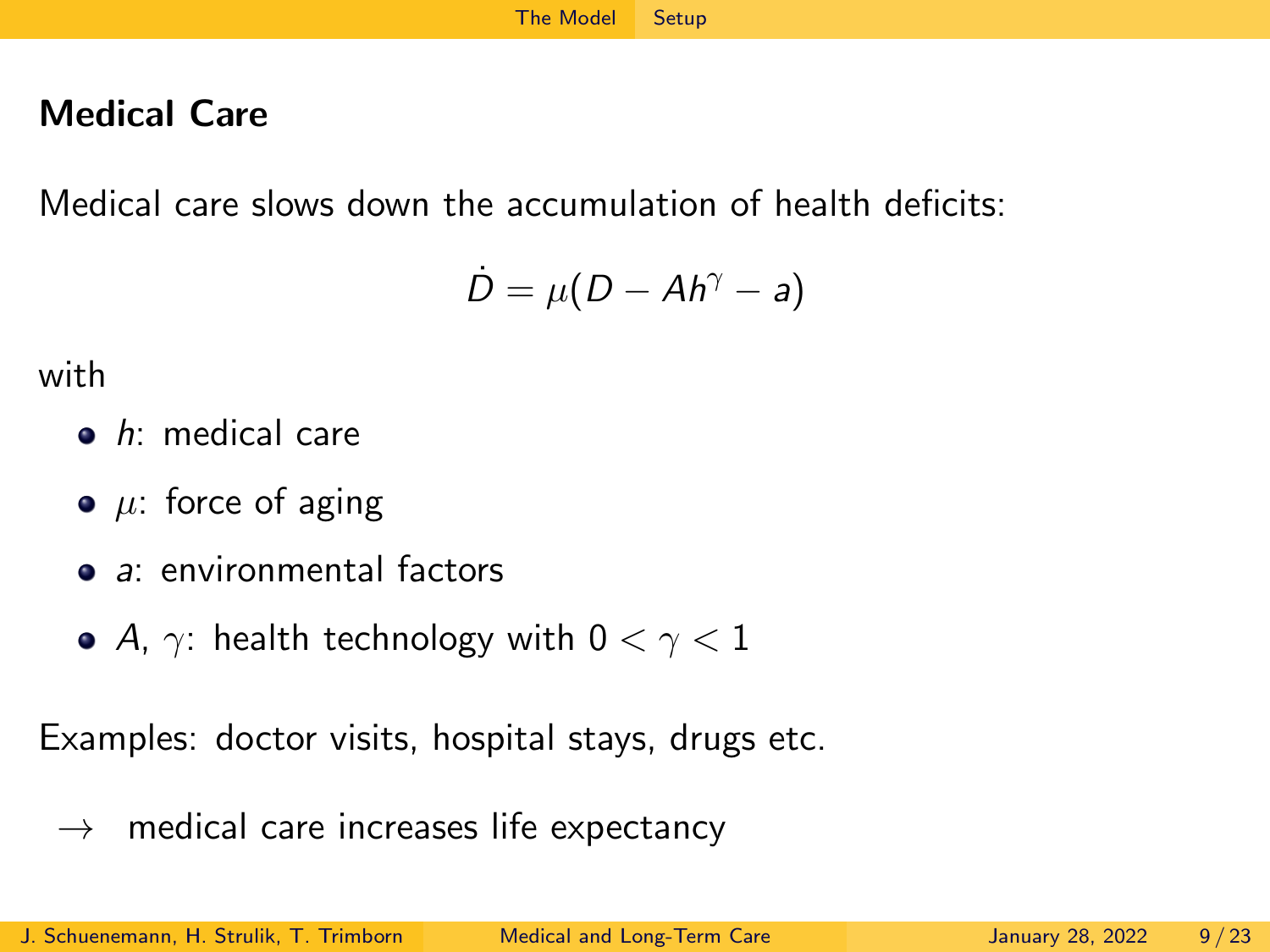# Personal Care

Personal care can be either carried out autonomously at no cost or by a third party (LTC)

$$
LTC(D) = P(D)L(D)
$$

with

- $\bullet$   $P(D)$ : probability of demanding LTC for given D (extensive margin)
- $\bullet$   $L(D)$ : LTC demand if LTC is required (intensive margin)
- $P'(D) > 0, L'(D) > 0$

Examples: daily routine like cleaning and moving the body etc.

 $\rightarrow$  personal care is required to survive but is not intended to improve the state of health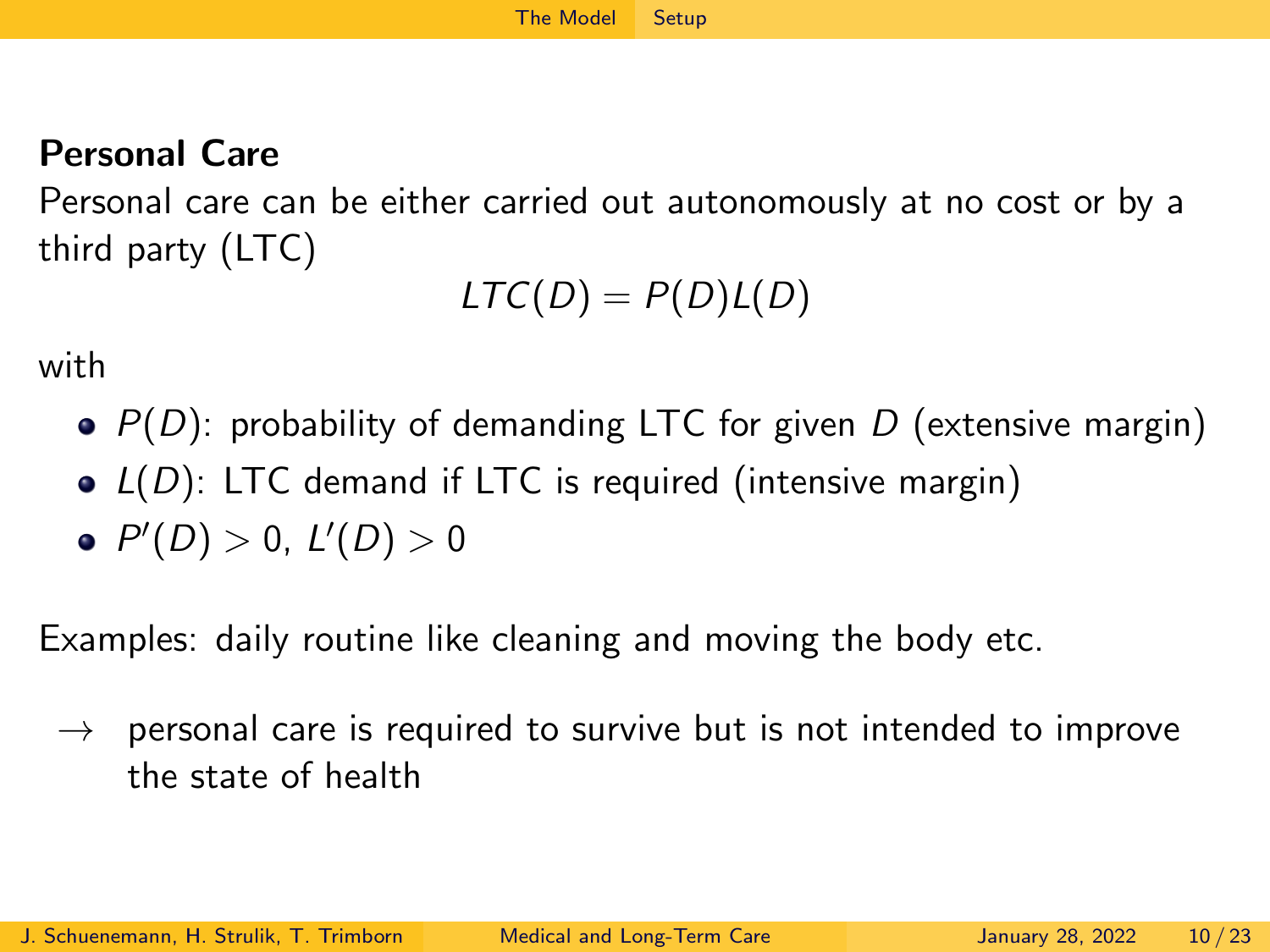#### Budget Constraint

Wealth accumulation:

$$
\dot{k} = w + (r + m)k - c - ph - qLTC(D)
$$

with

- *w*: wage rate
- $\bullet$  p and q: relative prices of medical care and LTC

We assume perfect annuities: effective interest rate is sum of

- $\bullet$  return on capital r
- instantaneous mortality rate  $m=-\frac{\dot S}{\overline S}$ S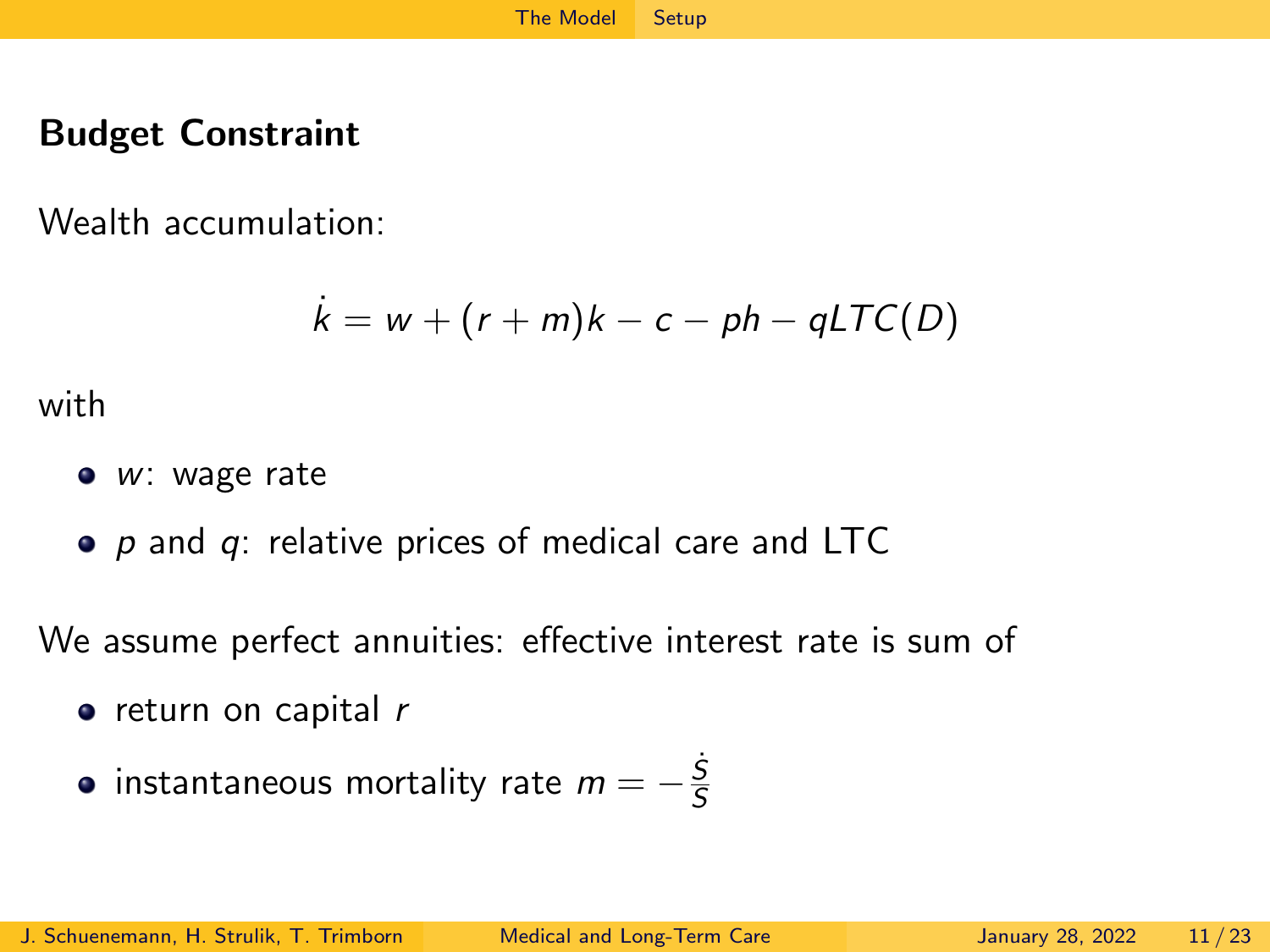#### Maximization Problem

Summarizing, individuals maximize

$$
\int\limits_{0}^{T}e^{-\rho t}S(D)u(c)\;{\rm d}t,
$$

subject to

 $D(0) = D_0$ ,  $D(T) = D_T$ 

$$
\bullet \ \ k(0)=k_0, \ k(\mathcal{T})=k_{\mathcal{T}}
$$

 $\bullet$  D

˙k

•  $LTC(D) = P(D)L(D)$ 

#### free-terminal-time problem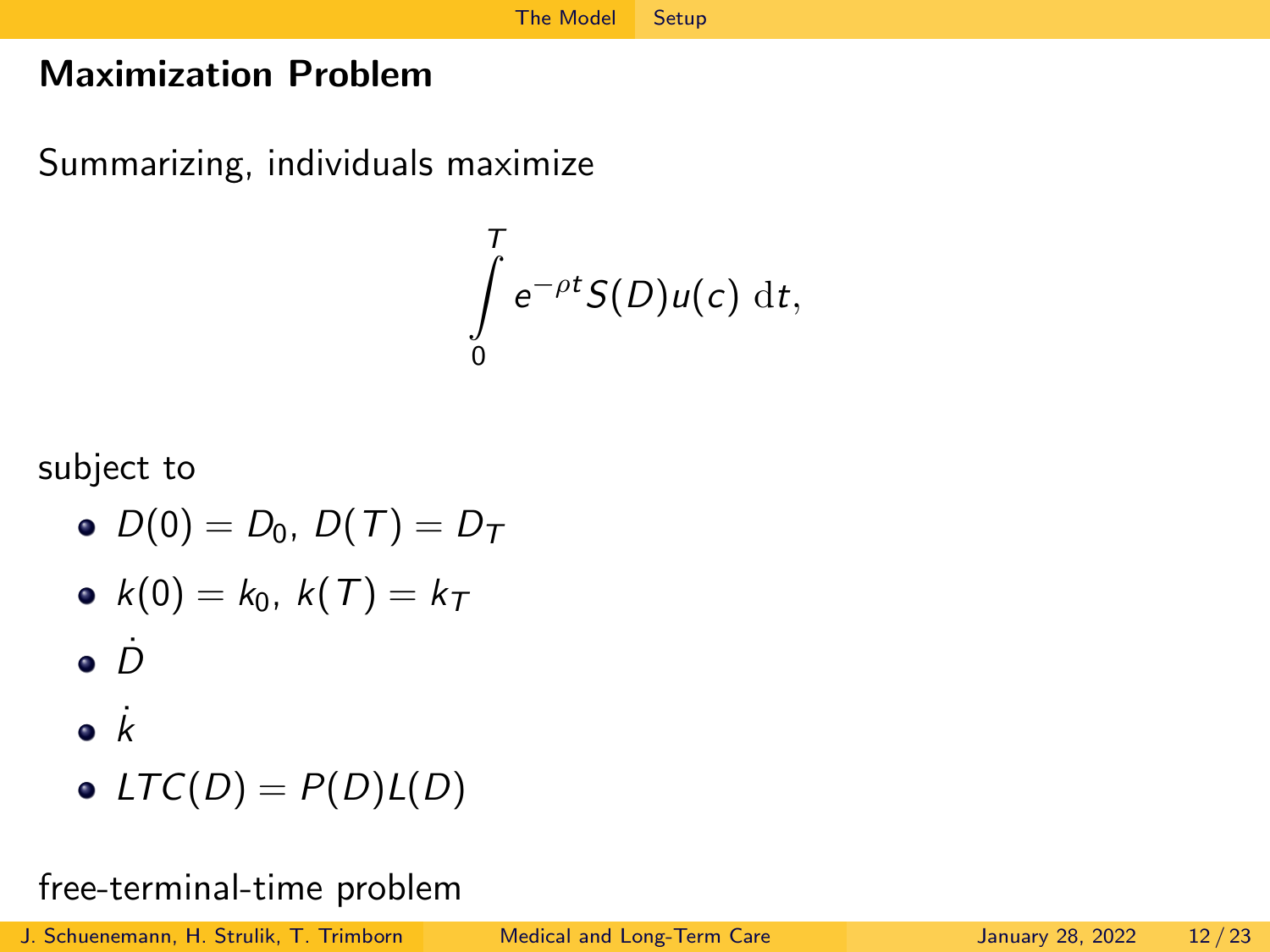#### Euler Equations

Hamiltonian:

 $\mathcal{H} = S(D)u(c)+\lambda_D\mu(D-Ah^{\gamma}-a)+\lambda_k(w+(r+m)k-c-ph-qLTC(D))$ 

Consumption growth:

$$
\frac{\dot{c}}{c} = \frac{r - \rho}{\sigma}
$$

Health expenditure growth:

$$
\frac{\dot{h}}{h} = \frac{(r+m)-\mu+\frac{1}{\lambda_D}\left[\lambda_k q(P'(D)L(D)+P(D)L'(D))-S'(D)u(c)\right]}{1-\gamma}.
$$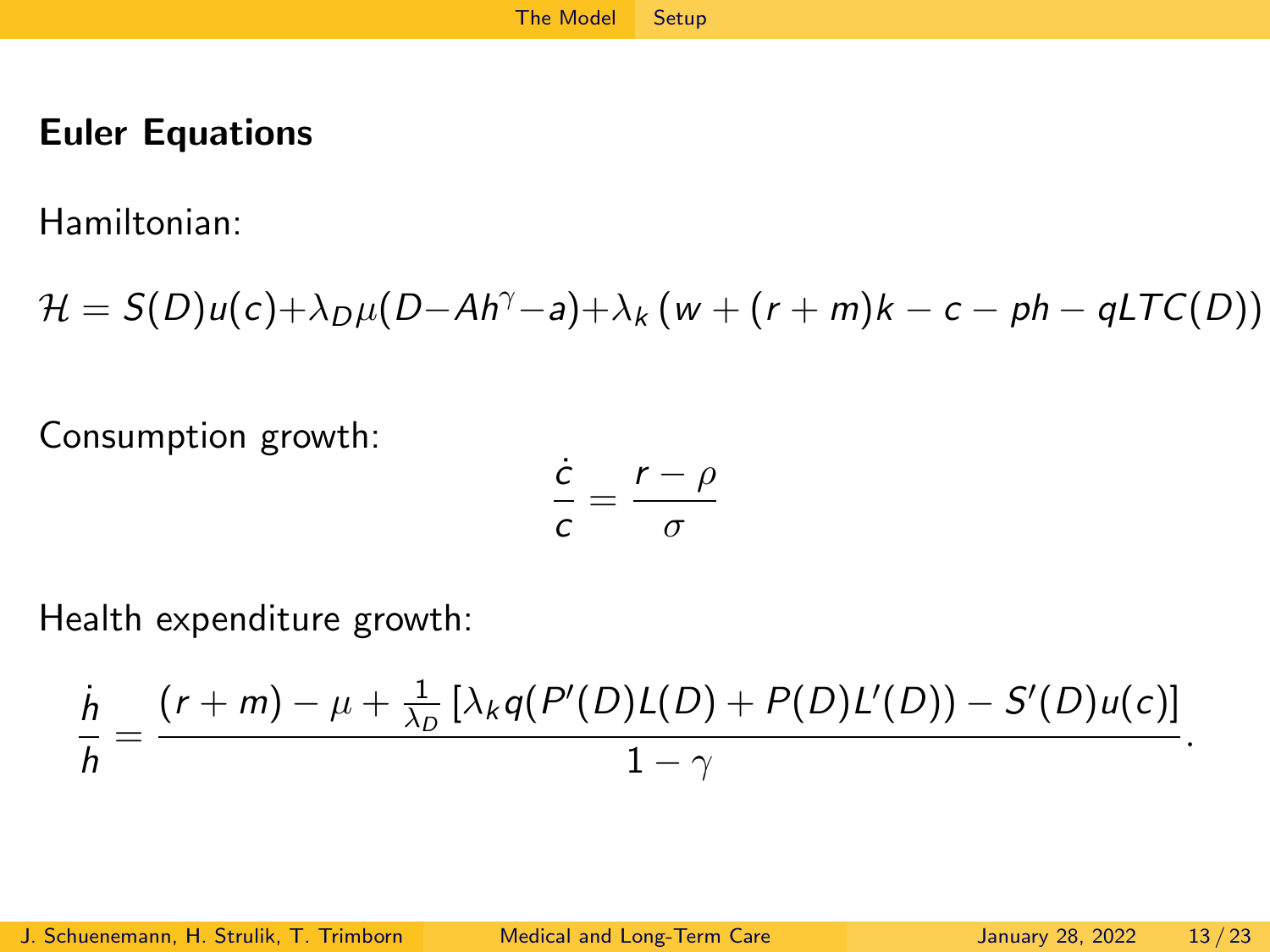# <span id="page-13-0"></span>Calibration: Uncertain Survival and LTC

- biologists emphasize: age does not explain death (Arking, 2006)
- health deficits explain death

Survival Function

$$
\mathcal{S}(D) = \frac{1+\omega}{1+\omega\mathrm{e}^{\xi D}}
$$

The extensive margin of LTC

$$
P(D)=\kappa e^{\epsilon D}
$$

The intensive margin of LTC

$$
L(D)=E+BD
$$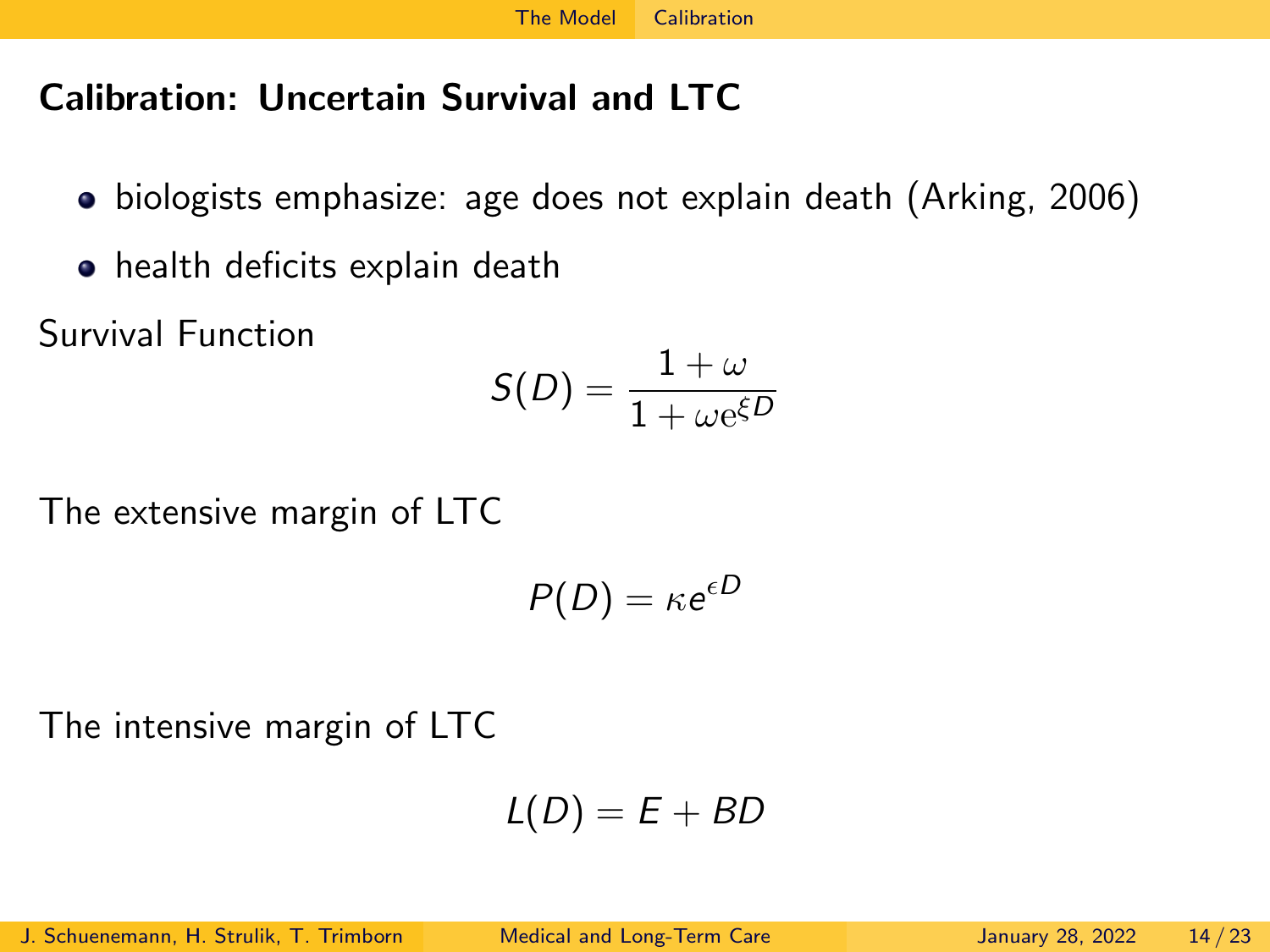

health deficits age age Left Panels: Assumed survival function  $S(D)$  (top) and LTC probability function  $LTC(D)$  (bottom), Middle panels: Estimated Association D(t) (Mitnitski et al., 2002a). Right panel: Predicted (line) and empirically observed (dots) association between age and survival probability (top) (data from NVSS (2016)) and between age and LTC probability (bottom) (data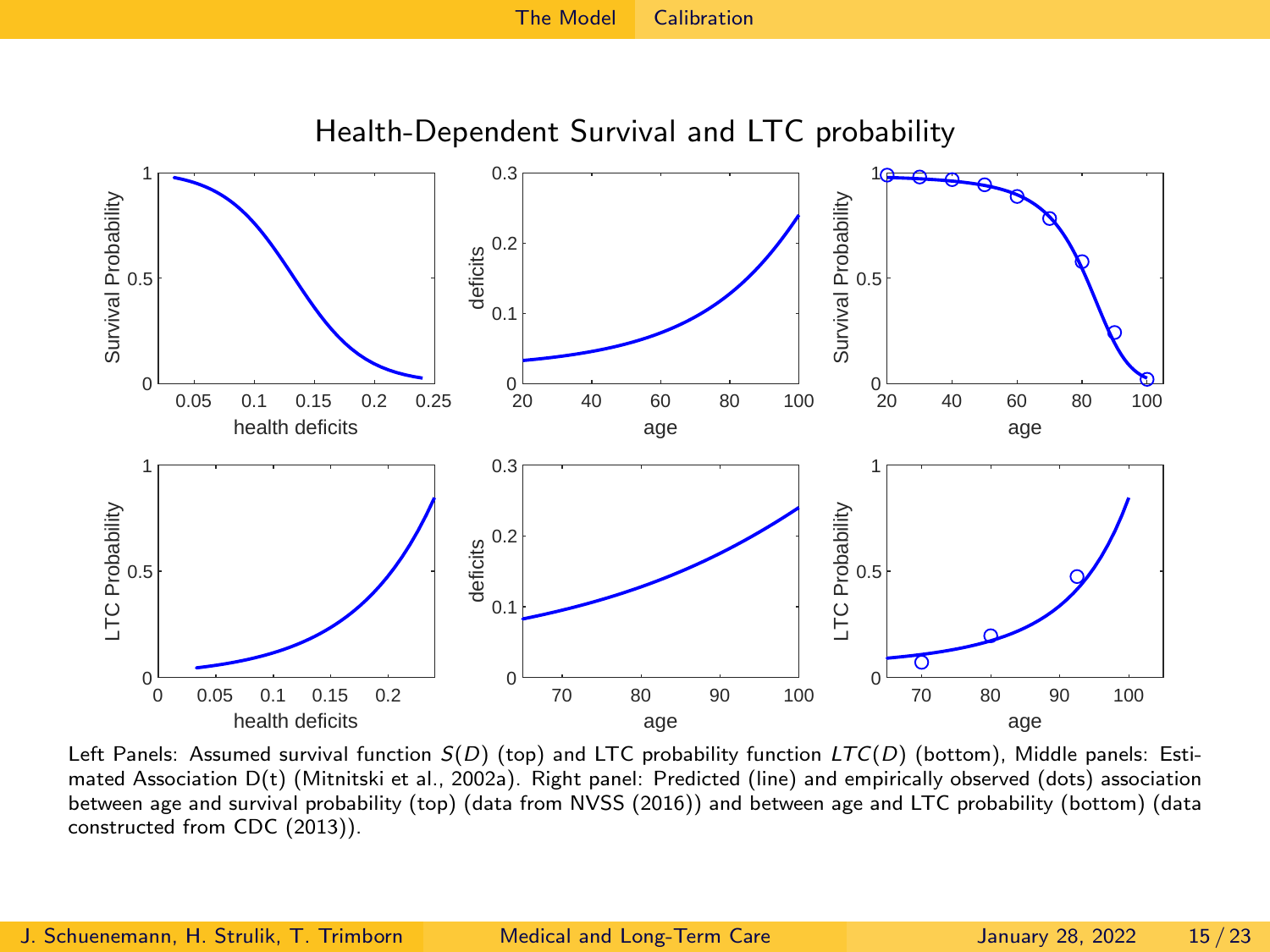# Calibration Strategy

Given a set of externally determined parameters, we estimate the "free" parameters  $\sigma$ ,  $\rho$ ,  $\mu$ , A, a, B, E, and  $\bar{D}$  to match (for the year 2012)

- $\bullet$  a life expectancy of 77.2 years
- <sup>2</sup> life-cycle medical care expenditures at age 30, 50, 70, and 90
- **3** per user LTC expenditure at age 75, 93
- <sup>4</sup> a maximum lifespan of 100 years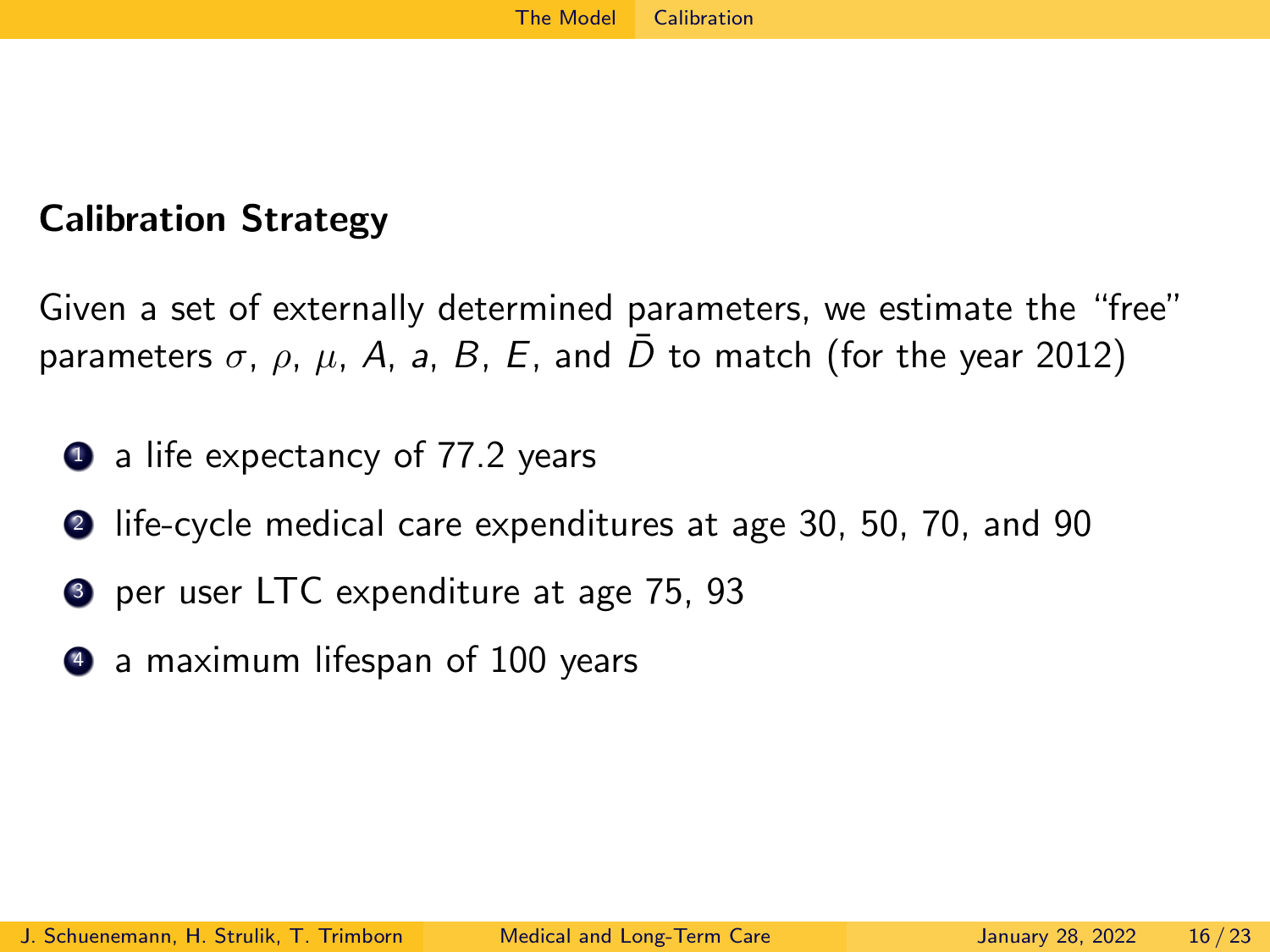Table 1a: Externally Determined Parameters

|  |  |  | $\omega$ { $\kappa$ $\epsilon$ $D_0$ $\gamma$ $w$ $r$ $p$ $q$ $\tau$ |  |  |
|--|--|--|----------------------------------------------------------------------|--|--|
|  |  |  | 0.11 34 0.028 14.2 0.0328 0.2 30,324 0.07 1 1 0.383                  |  |  |

Table 1b: Calibration Results

|  | 1.17  0.06  0.033  0.00123  0.011  0.23  75000  18000 |  |  |
|--|-------------------------------------------------------|--|--|

- "true" value of  $\sigma$  close to one (Chetty, 2006)
- pooled estimate of  $\mu = 0.033$  lies in between Mitnitski at al.'s (2002) estimate for women (0.031) and men (0.043)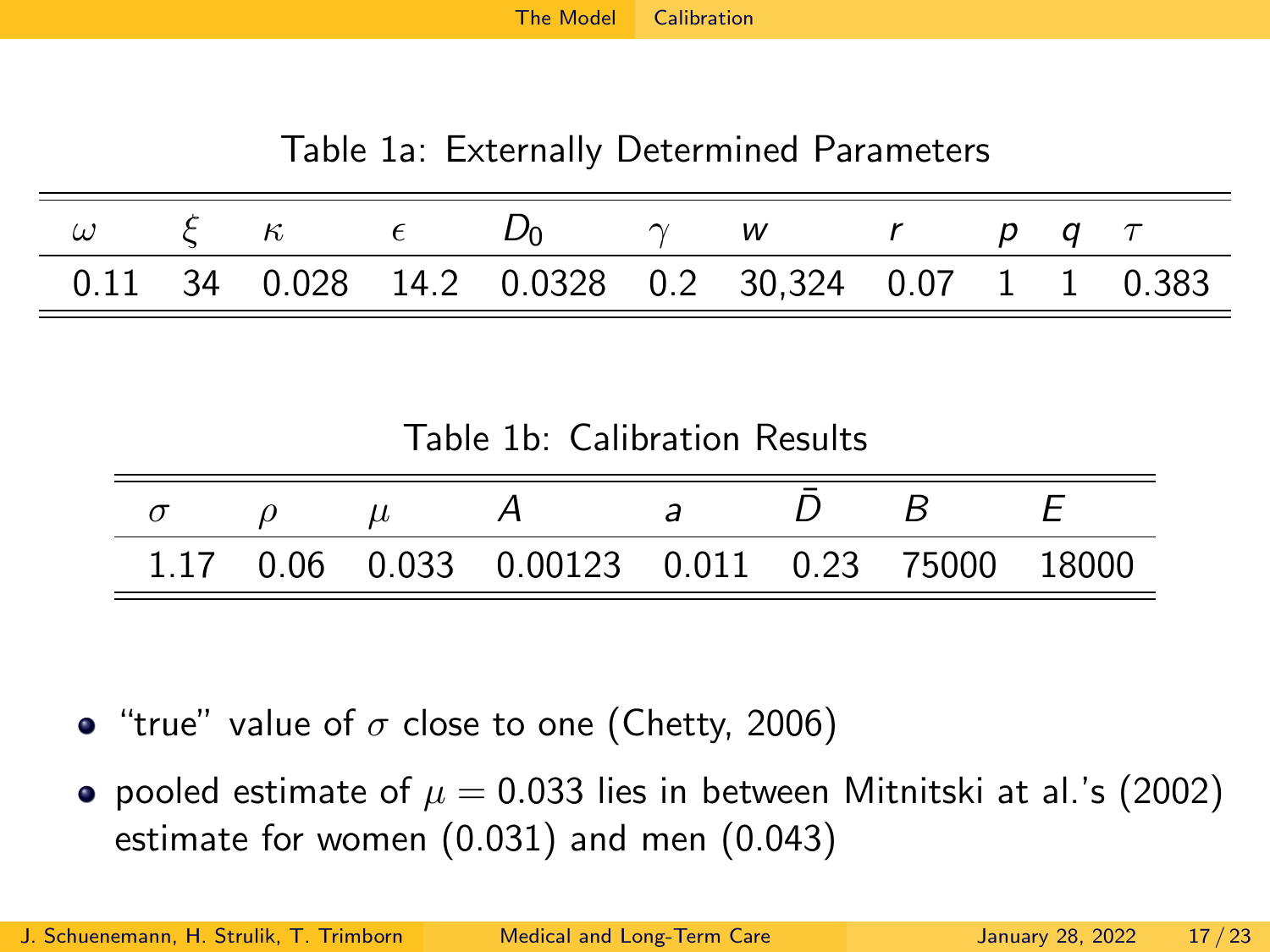### <span id="page-17-0"></span>Results

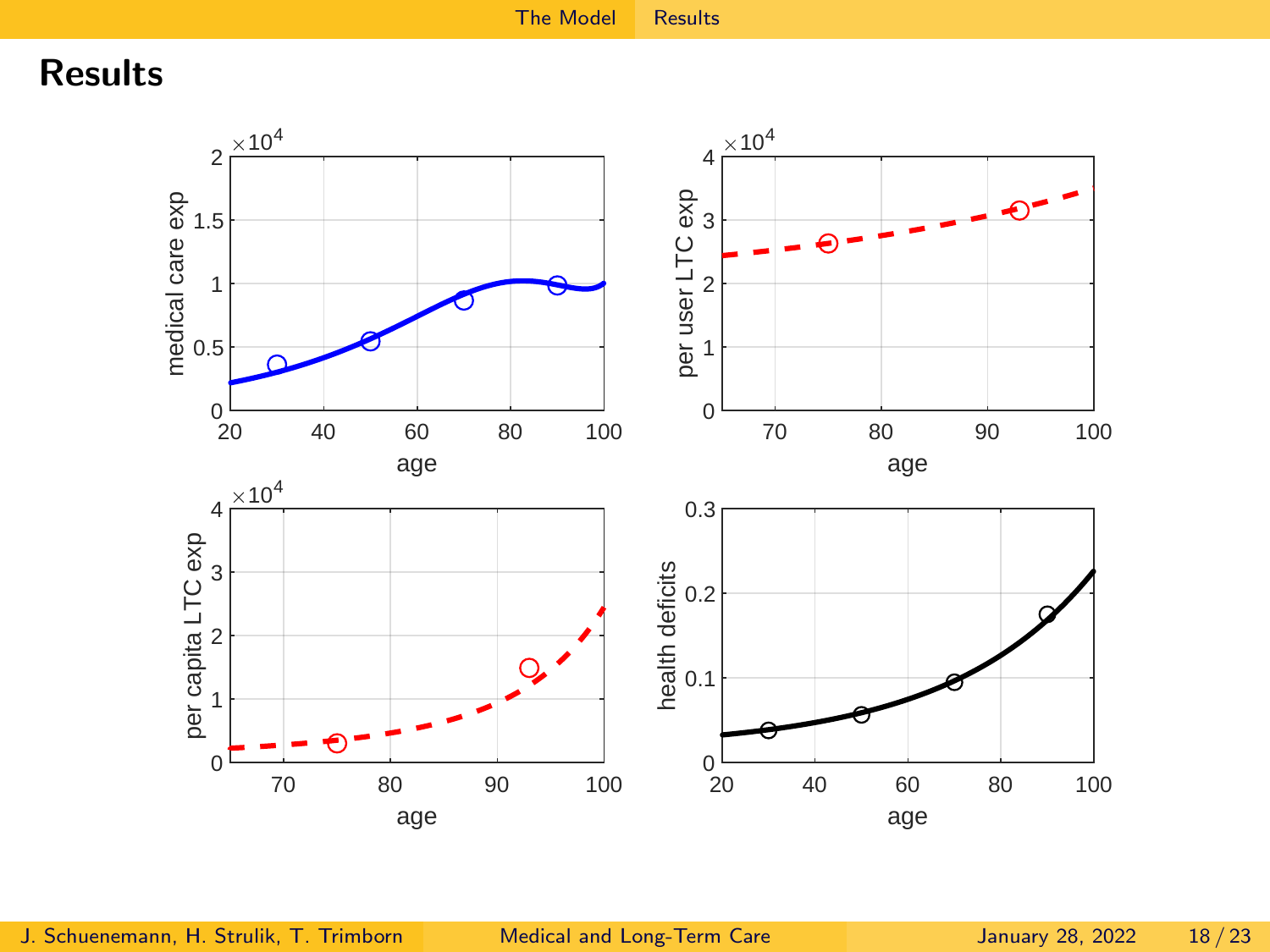# Higher Income and Better Technology

We are particularly interested how higher income and better technology affects LTC expenditure for two reasons

- **1 LTC** expenditure is crucial for health expenditure in old age
- <sup>2</sup> interesting trade-off for LTC expenditure: increasing life span vs. better health (and thus lower dependency rates for given age)

The "Red Herring" Hypothesis (Zweifel et al., 1999):

- accounting for time of death, age has no impact on health expenditure
- implication here: rising life expectancy is neutral for LTC expenditure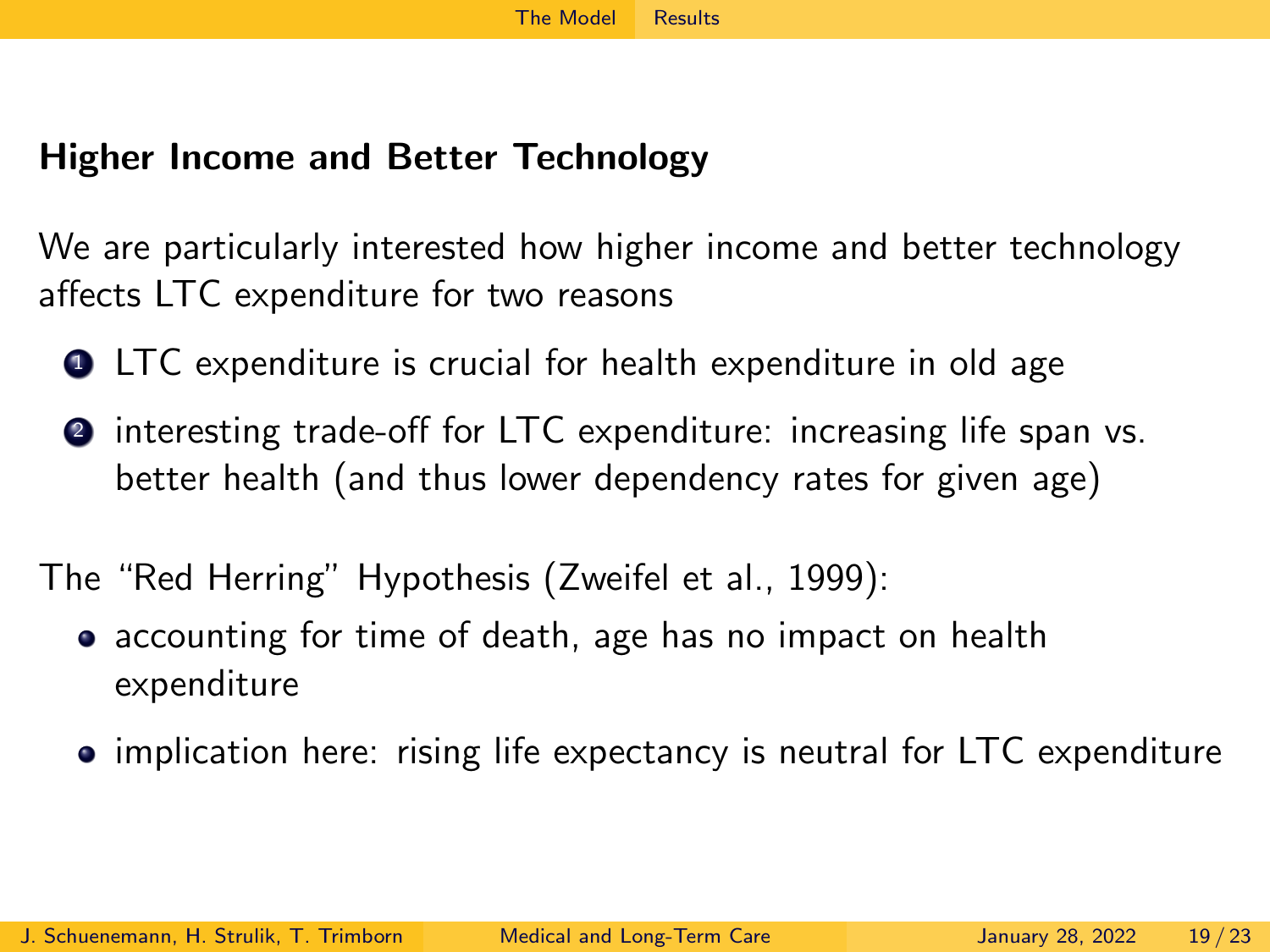[The Model](#page-7-0) [Results](#page-17-0)



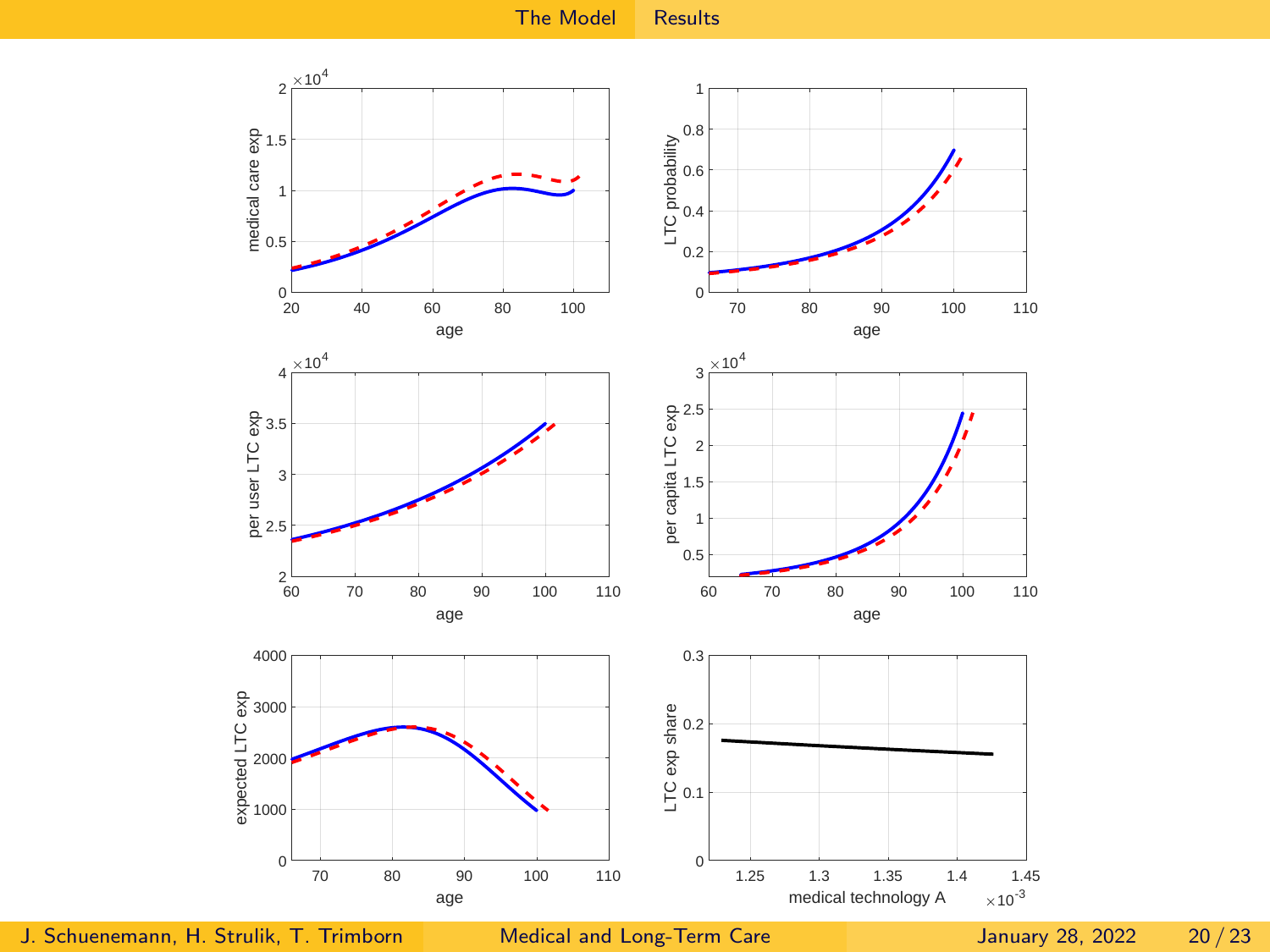| case                                     | exp LTC (PV) | exp medical (PV) | exp total (PV) | share LTC (PV)      | life expectancy | elasticity |
|------------------------------------------|--------------|------------------|----------------|---------------------|-----------------|------------|
| Technology                               |              |                  |                |                     |                 |            |
| $\hat{A} = 0.0100$                       | 4.16(2.65)   | 14.9 (10.2)      | 13.0(10.1)     | $-7.85(-6.75)$      | 2.36            | 1.76(1.12) |
| $0.5 * \hat{A}$                          | 2.02(1.38)   | 7.17(5.03)       | 6.26(4.97)     | $-3.99(-3.42)$      | 1.13            | 1.79(1.22) |
| $1.5 \times \hat{A}$                     | 6.47(3.92)   | 23.4(15.5)       | 20.4(15.3)     | $-11.6$ ( $-9.87$ ) | 3.70            | 1.75(1.06) |
| Income                                   |              |                  |                |                     |                 |            |
| $\hat{w} = 0.0121$                       | 1.13(0.77)   | 19.8(18.5)       | 16.5(18.1)     | $-13.2$ $(-14.7)$   | 0.63            | 1.79(1.22) |
| $0.5 * \hat{w}$                          | 0.54(0.32)   | 9.47(8.87)       | 7.90 (8.73)    | $-6.82$ $(-7.73)$   | 0.31            | 1.74(1.03) |
| $1.5*\hat{w}$                            | 1.67(1.06)   | 31.0(28.8)       | 25.8(28.3)     | $-19.2$ $(-21.2)$   | 0.95            | 1.76(1.12) |
| Technology and Income                    |              |                  |                |                     |                 |            |
| $\ddot{A} = 0.0100$ , $\hat{w} = 0.0121$ | 5.46(3.40)   | 37.7 (30.4)      | 32.1 (29.9)    | $-20.2$ $(-20.4)$   | 3.11            | 1.76(1.09) |
| $0.5 * \hat{w}$ , $0.5 * \hat{A}$        | 2.59(1.63)   | 17.3(14.3)       | 14.7(14.1)     | $-10.6$ $(-10.9)$   | 1.47            | 1.76(1.11) |
| $1.5 * \hat{w}$ , $1.5 * \hat{A}$        | 8.57(4.95)   | 61.9(48.3)       | 52.5 (47.5)    | $-28.8$ $(-28.9)$   | 4.95            | 1.73(1.00) |

Table 2: Evolution of Expenditures

All values as percentage deviation from the benchmark run in the year 2012. exp LTC, exp medical, and exp total refer to expected LTC expenditure, expected medical care expenditure, and expected total health expenditure, respectively. share LTC refers to the share of LTC expenditure in total health expenditure. PV refers to present value. Elasticity refers to the ratio of the percentage change between expected LTC expenditure and life expectancy.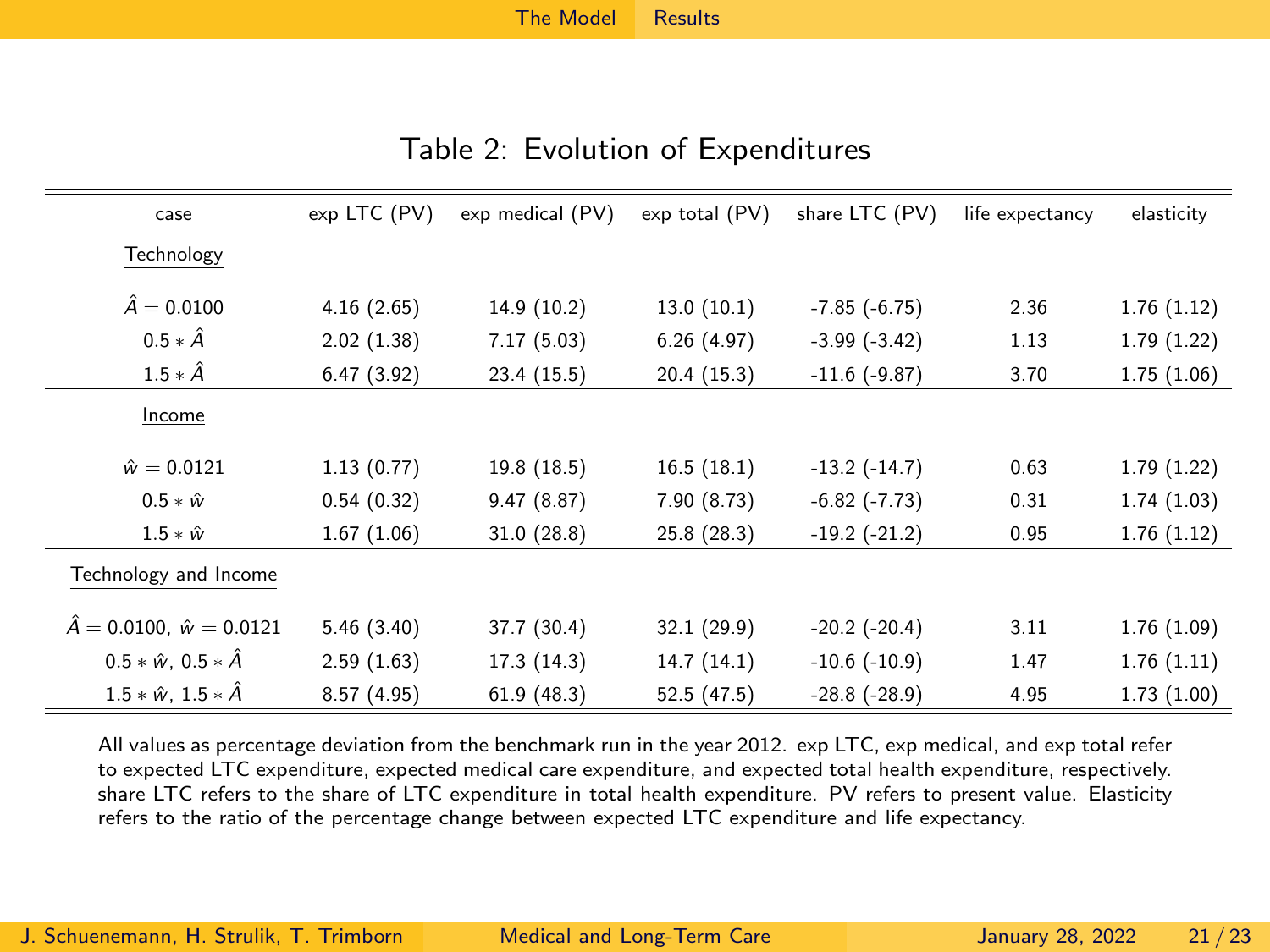## Results Summary

Higher income and better technology:

- **1** lead to higher medical care expenditure and thus better health and higher life expectancy
- <sup>2</sup> lead to an increase in expected LTC expenditure: the effect of higher life expectancy dominates the effect of lower dependency levels for given age
- <sup>3</sup> elasticity between life expectancy and expected LTC expenditure is around 1.75 (1 in PV terms)
- <sup>4</sup> this elasticity is remarkably stable w.r.t different sizes of shocks to income and medical technology